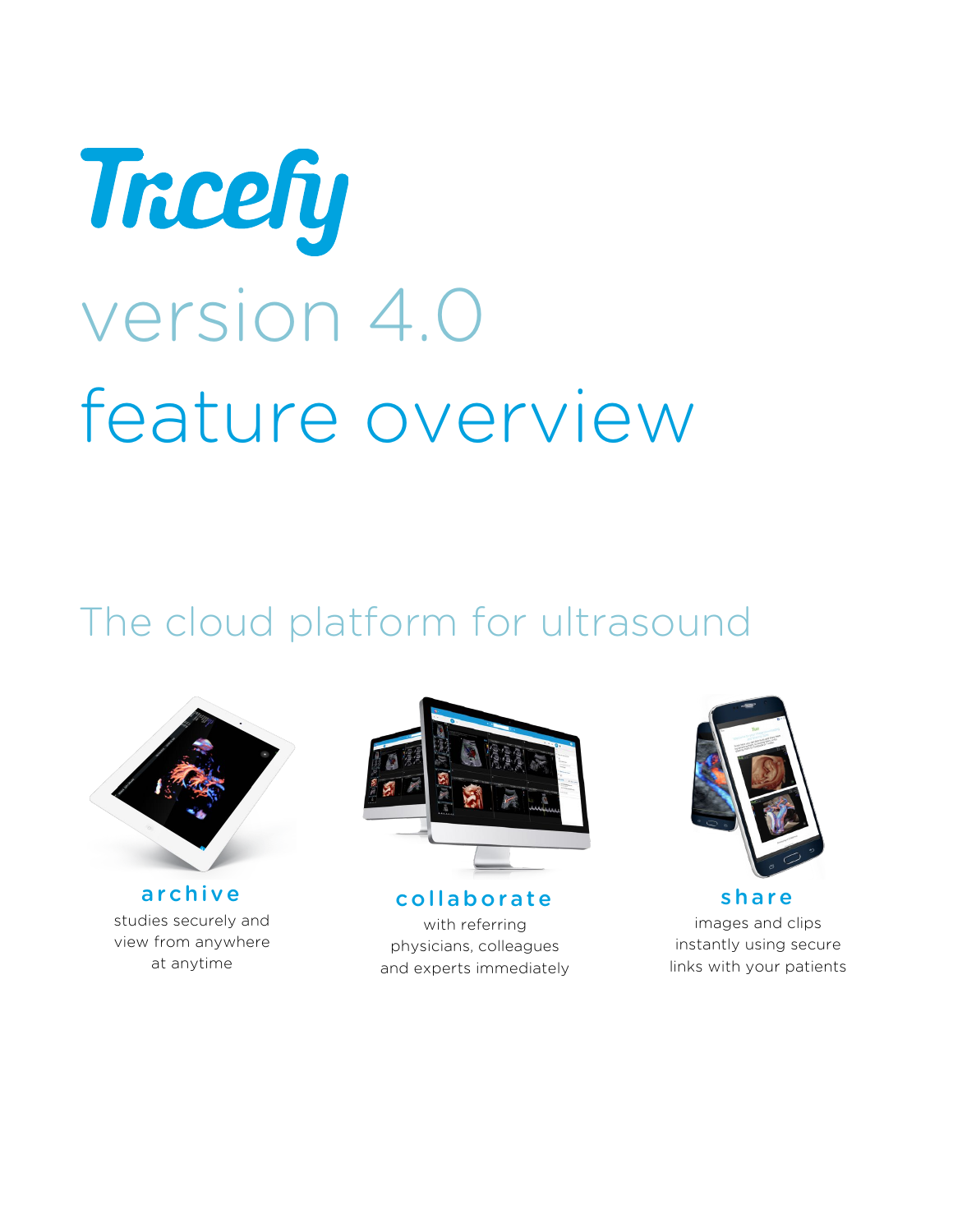# Tricefy Web Application

# Study Management

- Simple and intuitive GUI
- Flexible and comprehensive search
- Graphical filtering and sorting
- Full access to study details and DICOM metadata
- Up to 10 years of storage
- Download various file formats (DICOM, JPG, MP4, PDF)
- Upload popular file formats (DICOM, JPG, MP4, PDF, DOC…)
- Attach uploads to studies
- Flexible automation system. E.g. automatically share or label based on file properties or content
- Configurable with persistent user preferences
- Event history / detailed audit trail

## DICOM Image Viewer

- Browser-native HTML5 application
- Configurable thumbnail strip
- 1-up to 16-up image layout
- Zoom and pan tools
- Annotate and comment
- Auto-play for clips and sequences
- Frame-by-frame stepping through image sequences
- Playback speed adjustment relative to realtime speed
- Compare images studies
- Integrated study list for efficient reading

## Sharing with Patients

- Share reports and anonymized images with patients via email or mobile phone
- Share from Ultrasound machine or the Tricefy application
- Manage previous patient shares. Resend, delete, and monitor
- Patients receive links providing access to images and reports on any device
- Self-explanatory patient-facing UI
- Patients can forward to friends and family via SMS, email or Facebook

# Consulting with Colleagues

- Deliver exam results to referring physicians
- Ask for second opinion
- Invite to online consultation
- Full access to DICOM image viewer with comments and annotations
- Transfer of anonymized or full medical data
- Simple access control

## Account Structure

- Create separate account for each department
- Users can be members of multiple accounts
- Unified study list from all or some accounts (as the user prefers)
- User permissions are set per account.
- Account and user management dashboard integrated into the system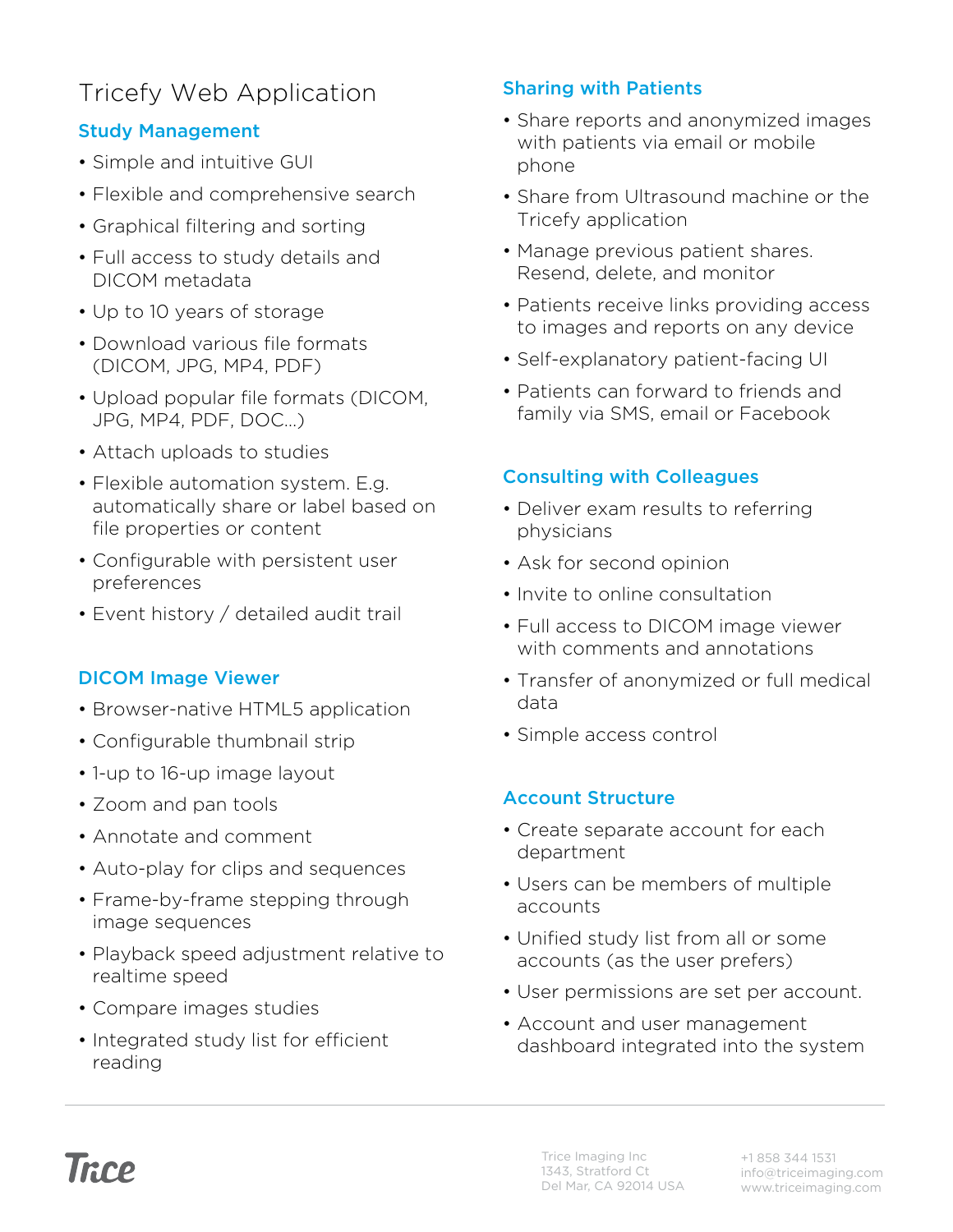#### Integrations

- Automatic sharing of study links with EMR systems via HL7
- Interface to ViewPoint 6 to share reports and images with patients and physicians
- Side-By-Side DICOM image viewer integration with Sonultra
- Single sign-on authentication for athenahealth users
- Cross-platform file uploading agent
- Patient and study mapping of non-DICOM files is based on filename pattern or companion metadata file

#### User Authentication and Permissions

- Email / phone number + password basic authentication
- Optional 2-step verification support (A.K.A. Multi-Factor Authentication)
- Simple permission system with carefully selected permission attributes
- No explicit authentication for patient access to anonymized images

#### Client Device Requirements

- Modern computer, tablet or smartphone
- Support for the 2 most recent major versions of Google Chrome, Internet Explorer, Safari and Firefox
- Limited features available for older browsers and less powerful devices

# Tricefy Uplink

A software program installed on a customer computer for transfering DICOM studies to the cloud securely over a regular internet connection.

- DICOM storage receiver (Storage Class Provider protocol) for multiple imaging devices
- Encrypts all DICOM transfers to the cloud with authenticated TLS 1.1
- Robust and reliable in questionable network conditions
- Easy install and setup
- Minimal footprint
- Cross platform system service Windows, Mac OS X and Android
- Can be embedded into medical devices via partner program

## Tricefy Uplink Hardware Requirements

- Computer running Windows, Mac OS X, Linux or Android OS
- Fixed IP address (static IP or reserved DHCP lease)
- Internet connection. Preferably a >5MBit broadband connection

Trice Imaging Inc 1343, Stratford Ct Del Mar, CA 92014 USA +1 858 344 1531 info@triceimaging.com www.triceimaging.com